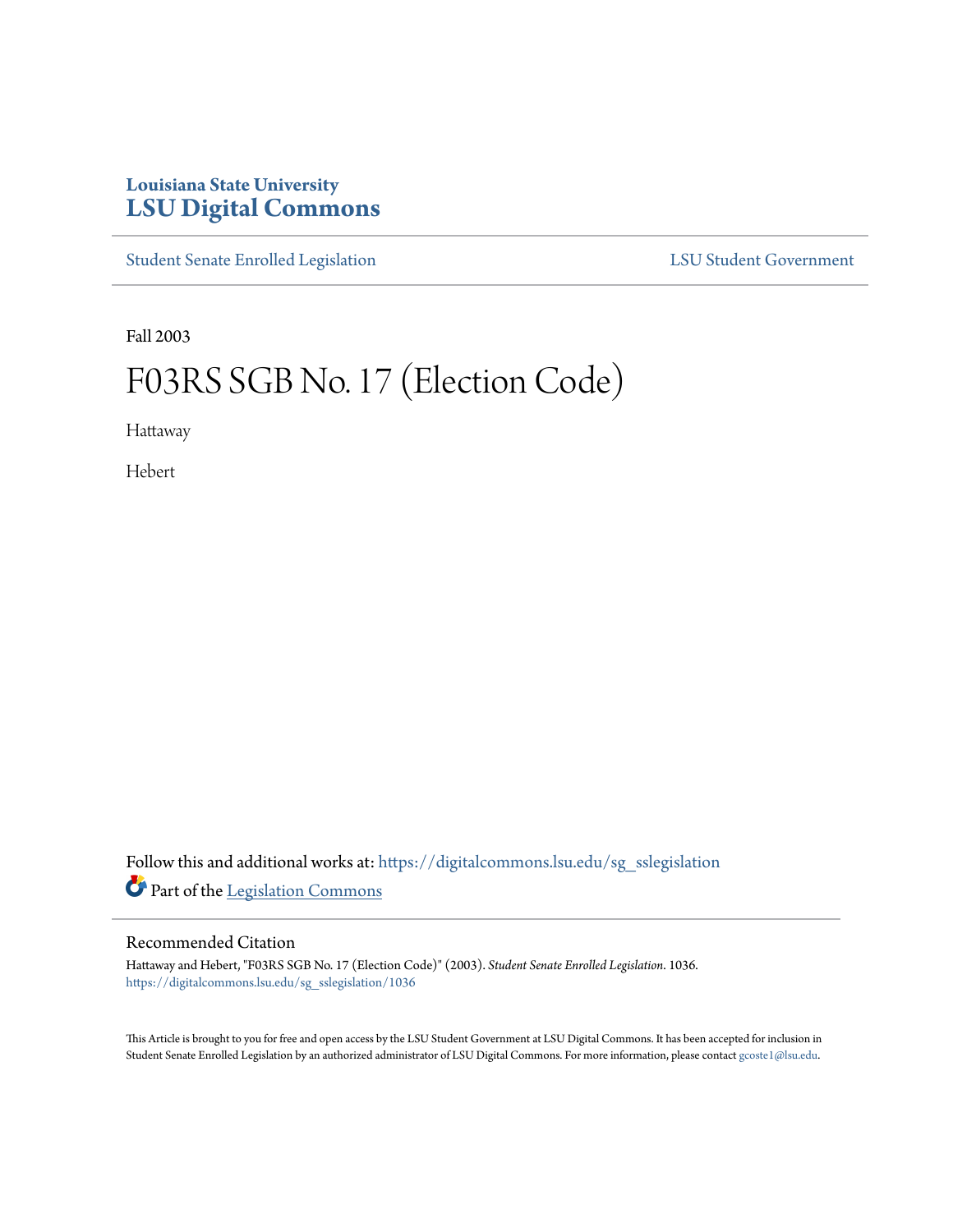STUDENT GOVERNMENT **FINAL**

(LOUISIANA STATE UNIVERSITY)

## **STUDENT SENATE 19 NOVEMBER 2003 SGB NO. 17 BY: SENATOR HATTAWAY & HEBERT**

# **A BILL**

# **TO AMEND THE SG ELECTION CODE TO ALLOW ABSENTEE VOTING AT A LOCATION TO BE DETERMINED BY THE COMMISSIONER OF ELECTIONS**

- **PARAGRAPH 1:** WHEREAS, THE COMMISSIONER OF ELECTIONS HAS BEEN ASKED BY THE OFFICE OF DISABILITY SERVICES TO MOVE ABSENTEE VOTING TO A NEW LOCATION, AND
- **PARAGRAPH 2:** WHEREAS, THE LOCATION OF ABSENTEE VOTING MAY BE MOVED TO ACCOMMODATE OTHER OFFICES ON CAMPUS AND THEIR NEEDS AS WELL, AND
- **PARAGRAPH 3:** WHEREAS, THE CURRENT LANGUAGE OF THE SG ELECTION CODE READS AS FOLLOWS:

## **ARTICLE III**

SECTION 8 ABSENTEE VOTING

- 1. A. ABSENTEE VOTING DURING THE SPRING WILL BE HELD THE TUESDAY ONE (1) WEEK PRIOR TO GENERAL ELECTIONS, FROM 8:00 A.M. – 4:30 P.M., IN THE LOBBY OF JOHNSTON HALL. B. ABSENTEE VOTING DURING THE FALL WILL BE HELD THE TUESDAY ONE (1) WEEK PRIOR TO GENERAL ELECTIONS, FROM 8:00
	- A.M. 4:30 P.M., IN THE LOBBY OF JOHNSTON HALL.
- 2. VALIDATION OF VOTERS WILL BE DONE THE SAME AS IN GENERAL ELECTIONS (SECTION 4 AND 5 OF ARTICLE 6).
- 3. A. PAPER BALLOTS WILL BE USED FOR ABSENTEE VOTING FROM THE OFFICE OF TESTING AND MEASUREMENTS, PROVIDED AVAILABILITY. THEY WILL ALSO BE SCANNED AND TABULATED BY TESTING AND MEASUREMENTS.
	- B. TABULATIONS ARE TO BE COMPLETED BY 4:30 P.M. THE DAY OF GENERAL ELECTIONS.
- **PARAGRAPH 4:** THEREFORE, BE IT RESOLVED THAT THE LSU A&M STUDENT SENATE DOES HEREBY AMEND THE SG ELECTION CODE TO READ AS FOLLOWS:

# **ARTICLE III**

SECTION 8. ABSENTEE VOTING